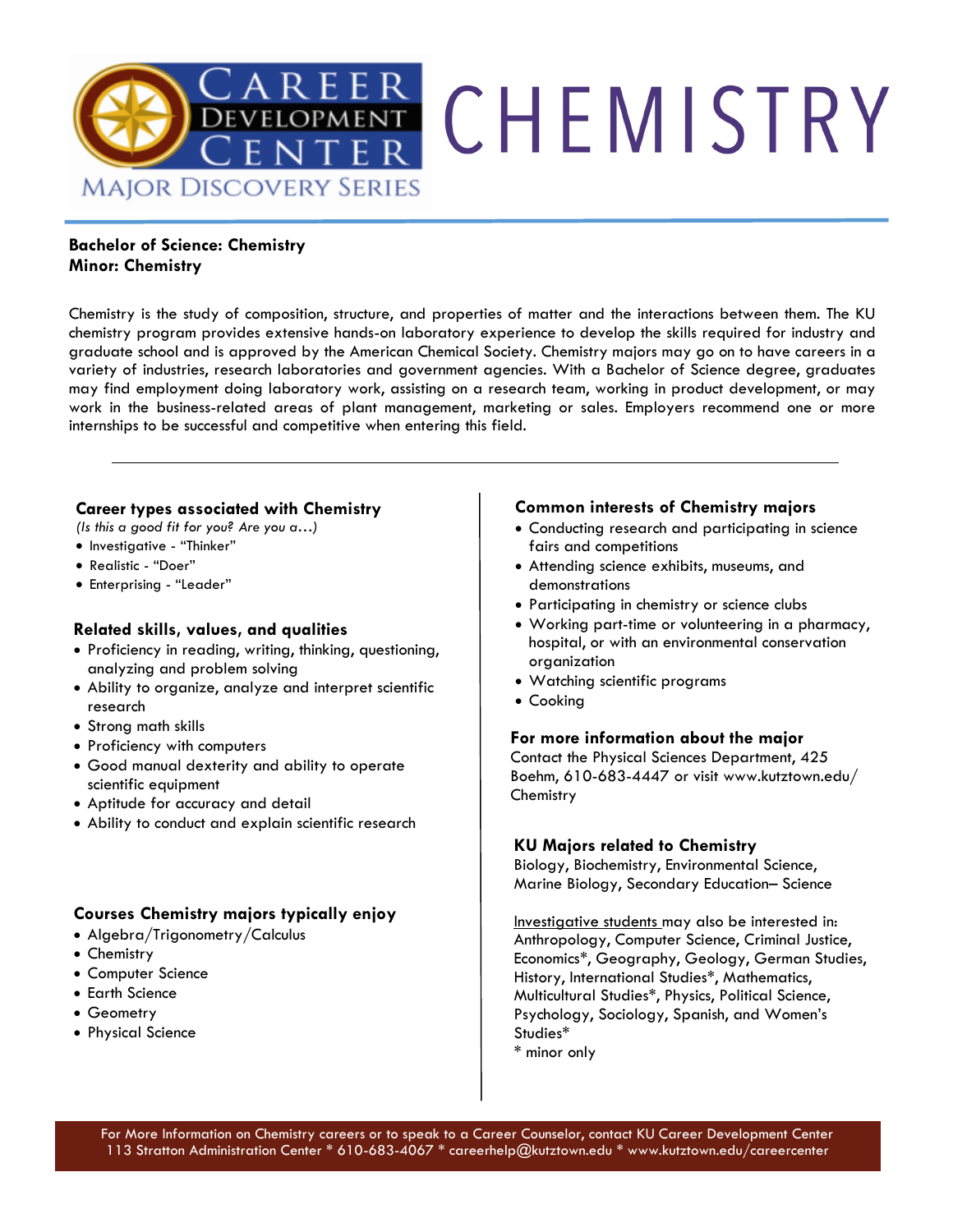# FOUR STEPS **TO SUCCESS**

# DISCOVER EXPERIENCE MOPLEMENT

2<sup>ND</sup> YEAR

### 1<sup>ST</sup> YEAR

EXPLORE >

- Enroll in the Career Exploration Certificate.
- Attend info sessions to learn about career development and personal branding.
- Take a career assessment to identify and confirm interests.
- Get involved in campus clubs and organizations.
- Develop basic workplace skills through jobs or volunteer work.
- Talk with professors, family, and friends about career ideas.
- Conduct informational interviews with professionals working in fields of interest.
- Develop a relationship with your professors and faculty advisor.
- Meet with CDC career coach.
- Attend info sessions to learn about resume writing, and externships.
- Confirm your choice of major and consider options for double major or minor.
- Research careers of interest. • Complete a job shadowing
- (externship) experience.
- Seek meaningful employment or volunteer work in a field related to your major.
- Explore options for undergraduate research and study abroad.
- Write a resume and have it reviewed by the CDC.
- Manage your online presence.

### 3RD YEAR

- Enroll in the Career Success Certificate.
- Complete an internship and/or undergraduate research.
- Attend info sessions about internships, interviewing, job search strategies, and grad school.
- Build a LinkedIn profile and continue to monitor your online presence.
- Complete a mock interview.
- projects, part-time employment,
- Participate in employer panels, site visits & networking events.
- Attend internship & job fairs.
- Take on a leadership role in a student organization or work.
- Consider graduate school options and prepare for admissions tests.

### 4TH YEAR

- Attend your Senior Kick-off and other info sessions to prepare for job search/grad school.
- Update your resume and LinkedIn profile.
- Create cover letter drafts.
- Gain experience through internships and/or undergraduate research.
- Secure references for job/grad school applications.
- Create your "30 second" commercial/elevator pitch.
- Meet with CDC to develop job search strategies.
- Research employers.
- Network with professionals through events and social media.
- Join a professional organization in your discipline.
- Attend the senior etiquette luncheon or dinner.
- Participate in job fairs and on-campus interviewing.

### **Sample Career Titles**

Chemistry majors can be found working in a wide variety of career fields. Here are just some career titles that may be of interest. Please note that some jobs may require further education and training. To learn more about these careers, visit http://online.onetcenter.org or www.bls.gov/oco.

- Agricultural Scientist
- Agronomist
- Anesthesiologist
- Assayer
- Biochemist
- Chemical Engineer
- Chemical Oceanographer
- Chemist
- Chemistry Technologist
- Clarifying Plant Operator
- College Professor
- Consumer Protection Specialist
- Crime Lab Analyst
- Cytotechnologist
- Dentist
- Dietician
- Environmental Health Specialist
- Food and Drug Analyst
- Food Scientist
- Forensic Chemist
- Genetic Counselor
- Geneticist
- Geologist
- High School Teacher
- Hydrologist
- Industrial Health Engineer
- Industrial Hygienist
- Metallurgist
- Molecular Biologist
- Nuclear Scientist
- Nutritionist
- Occupational Safety Specialist
- Patent Examiner
- Perfumer
- Pharmaceutical Sales Rep.
- Pharmacist
- Pharmacologist
- Physician
- Plastics Engineer
- Product Tester
- Quality Assurance Manager
- Risk Manager
- Soil Scientist
- Toxicologist
- Underwater Technician
- Veterinarian
- Wastewater Treatment Chemist
- Water Purification Specialist
- 
- 

## • Build skills through research and volunteer work.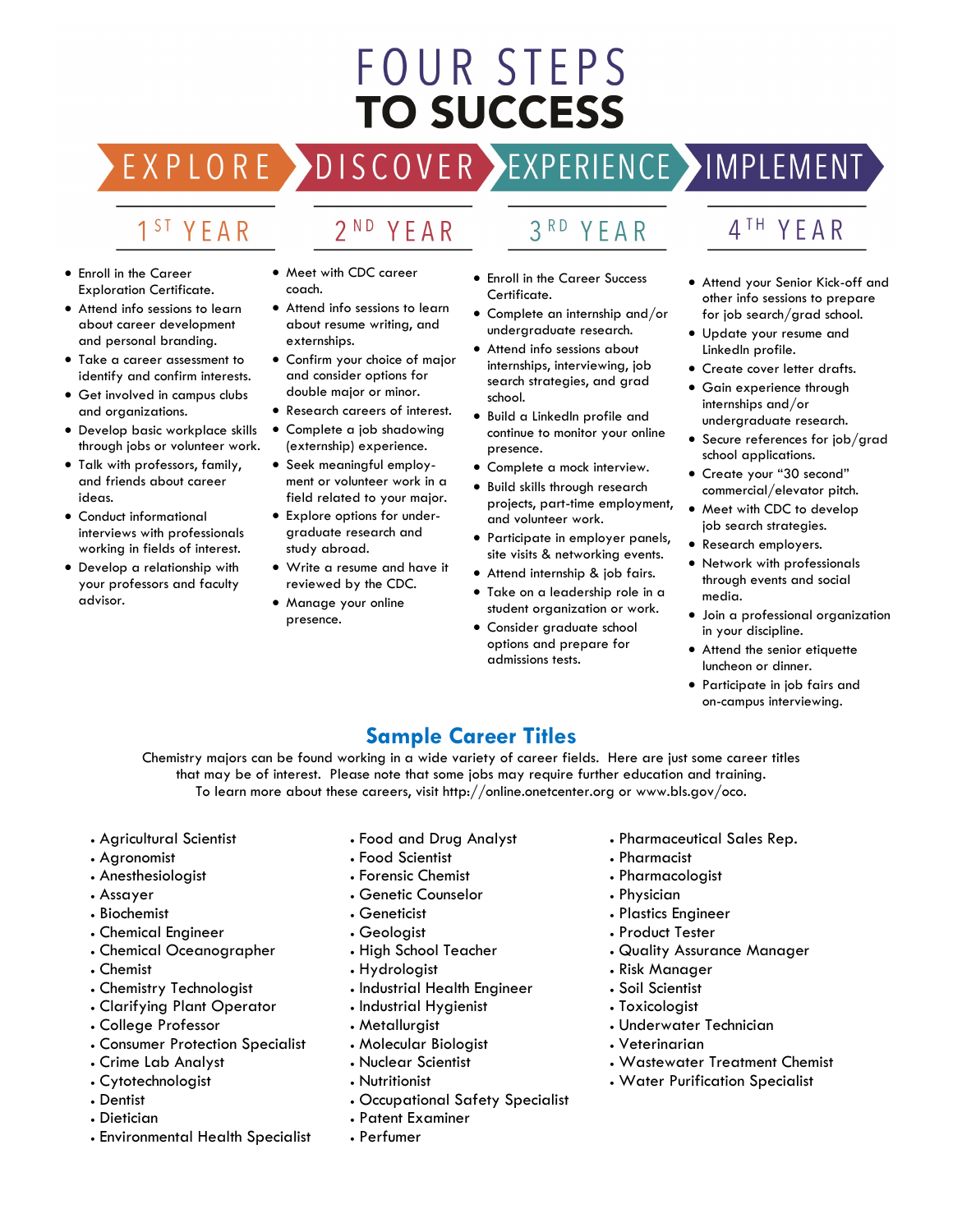### **Common Internship Sites and Employers**

Chemistry majors often find internships and employment in the following fields/industries.

- Chemical Companies
- Colleges & Universities
- Cosmetology Labs
- Engineering Firms
- Food Companies/Administration
- Newspapers and Magazines
- Mining Companies
- Petroleum Refineries
- Pharmaceutical Companies
- State & Federal Government
- Textile Manufacturers

 Handshake is the primary online resource **for handshake** for preparing and connecting students and alumni with employers. **www.kutztown.edu/handshake**

### **Useful Websites for Chemistry Majors**

Whether you are researching related career fields, applying for internships or jobs, or planning to join a professional association, these websites are for you!

#### **Industry/Employment Information**

Careers in Federal Government www.makingthedifference.org

Careers Resources for STEM www.careercornerstone.org

CIRRUS—Chemistry Internet Resource for Research cirrus.chem.plu.edu

ChemWeb.com chemweb.com

Chemical Elements chemicalelements.com

Journal of Chemical Education jchemed.chem.wisc.edu

Life Sciences World www.lifesciencesworld.com

National Academies www.nas.edu

Pharma. Research & Manufacturing www.phrma.org

LinkedIn Job Search www.linkedin.com/jobs

#### **Job/Internship Search Sites**

**BioPharmGuy** http://biopharmguy.com

BioSpace www.biospace.com

Chemistry Jobs chemistryjobs.com

Environmental Careers World Job Bank www.environmentaljobs.com

Medical Jobs www.medicaljobs.org

MedZilla www.medzilla.com

New Scientist Jobs www.newscientistjobs.com

Science Careers www.sciencecareers.org

#### **Professional Associations**

American Academy of Forensic Science www.aafs.org

American Association for the Advancement of Science www.aaas.org

American Assoc. of Clinical Chemistry www.aacc.org

American Chemical Society www.acs.org

American Institute of Chemists www.theaic.org

Council for Chemical Research www.ccrhq.org

Counsel for the Advancement of Science Writing www.casw.org

#### **Related Area Employers**

Aptagen BioSpectra Borough of Kutztown Water **Department** Carpenter Technology DaVinci Science Center East Penn Manufacturing Eurofins Scientific EnerSys Environmental Protection Agency International Flavors and **Fragrances** Lehigh County Authority Lubrizol Life Sciences NSF-Research Experience for **Underaraduates** Merck & Co., Inc. M.J. Reider Associates, Inc. Nestle Waters Olympus Corporation PA-DEP Pfizer, Inc. Suburban Testing Labs Teva Pharmaceuticals Quaker Chemical Wacker Chemical